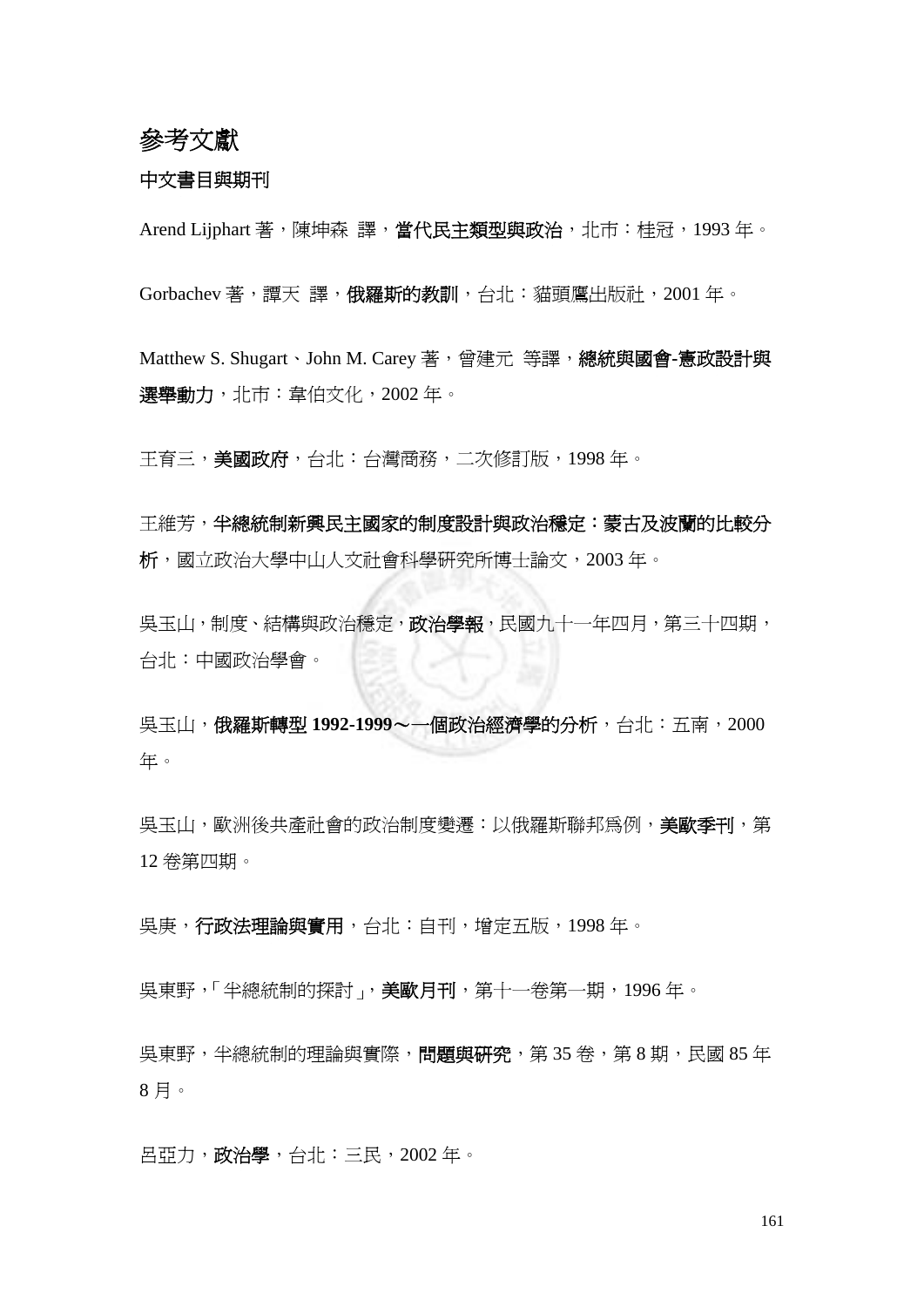李玉珍,1998,俄羅斯府會之爭的探討,問題與研究,第 37 卷第二期,民國 87 年 2 月。

李國雄,比較政府與政治,台北:三民,2005 年

李鳳玉,半總統制下的總統干政與政府穩定:威瑪德國、法國第五共和、後共 波蘭與台灣,國立台灣大學政治學研究所碩士論文,2001 年。

周陽山,「總統制、議會制、半總統制與政治穩定」,問題與研究,第 35 卷第 8 期,1996。

林經緯,俄羅斯聯邦安全會議之角色與功能,問題與研究,第 35 卷,第九期, 民國 85 年 9 月

洪國禎,俄羅斯政黨與選舉:以 **2003-2004** 選舉週期為例,政治大學俄羅斯研 究所論文,2005 年。

海運、李靜杰 主編,**葉爾欽時代的俄羅斯·政治卷**,北京:人民出版社,2001 年。

高朗,評析威權轉型的總統權力,美歐季刊,第十二卷第四期(民國八十六年 冬季號)。

張台麟,法國政府與政治,台北:五南,1995年。

張壽民,俄羅斯法律發達史,台北:韋伯文化,2004年。

畢英賢 主編,俄羅斯,台北:國立政治大學國際關係中心,1994年。

畢英賢,「俄羅斯國會改選之研析」,問題與研究,第 35 卷第 4 期, 1996 年四 月。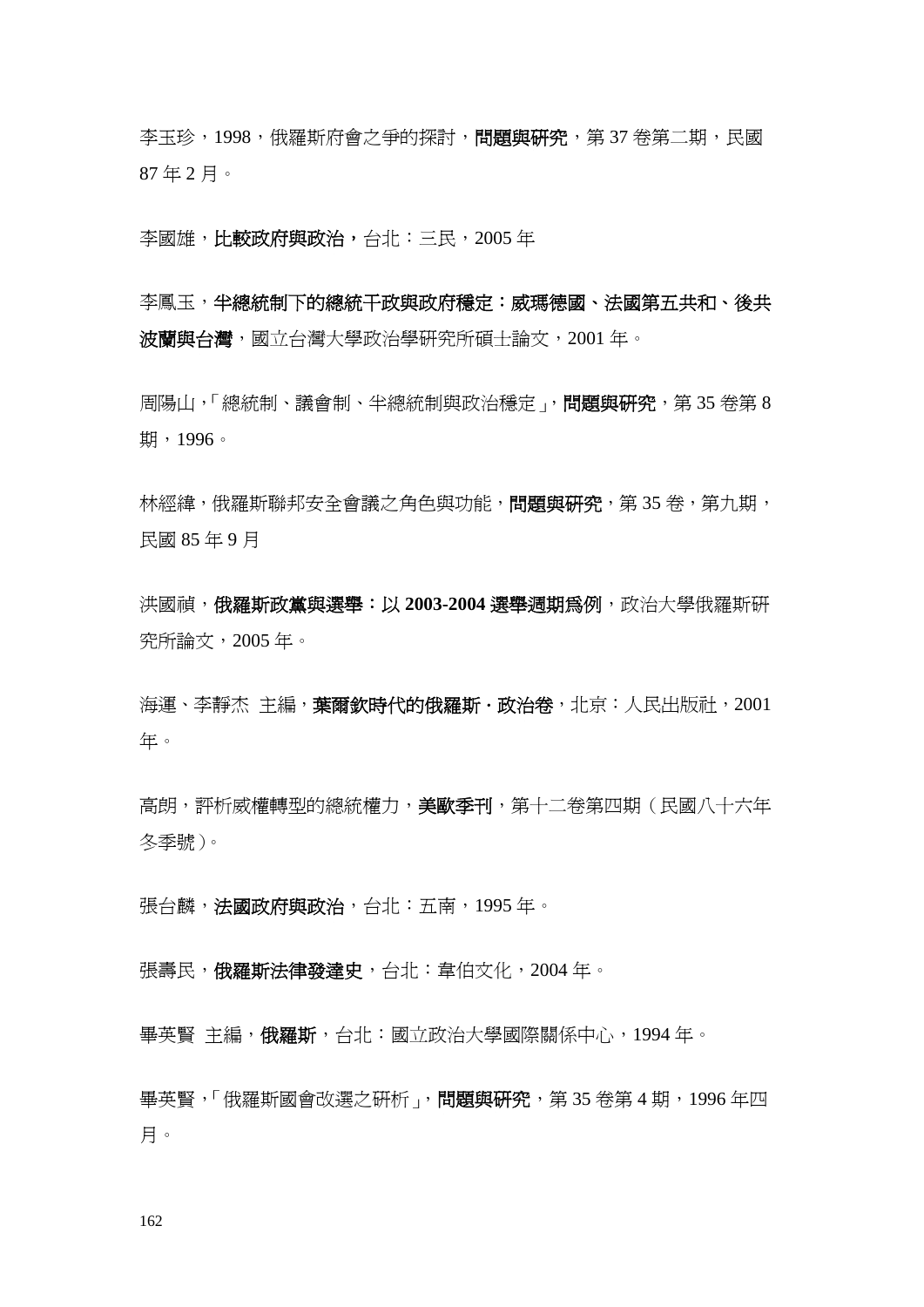畢英賢主編,蘇聯,台北:國立政治大學國際關係中心,1989 年。

許瑜玟,俄羅斯府會政爭之研析:**1992** 年**-1993** 年,政治大學俄羅斯研究所論 文,1998 年。

郭武平,俄羅斯的政黨政治,台北:五南,1999年。

馮紹雷,制度變遷與對外關係-**1992** 年以來的俄羅斯,上海:人民出版社,1997 年。

葉自成,俄羅斯政府與政治,台北:揚智文化,1997年。

趙竹成,俄羅斯聯邦總統權力與角色,高朗、杜隋卿主編,政府體制與總統權 力,台北:財團法人國家政策研究基金會,2002 年。

趙竹成,俄羅斯聯邦體制的憲政基礎及其衝突,台北:韋伯文化,2002年。

劉向文,俄國政府與政治,台北:五南,2002 年。

潘德禮 主編,俄羅斯十年-政治、經濟、外交,北京:世界知識出版社,2003 年。

聯合報社編印,蘇聯帝國興亡錄,台北:聯經,1991年。

薛君度、陸南泉 主編,新俄羅斯-政治、經濟、外交,北京:中國社會科學 出版社,1997 年。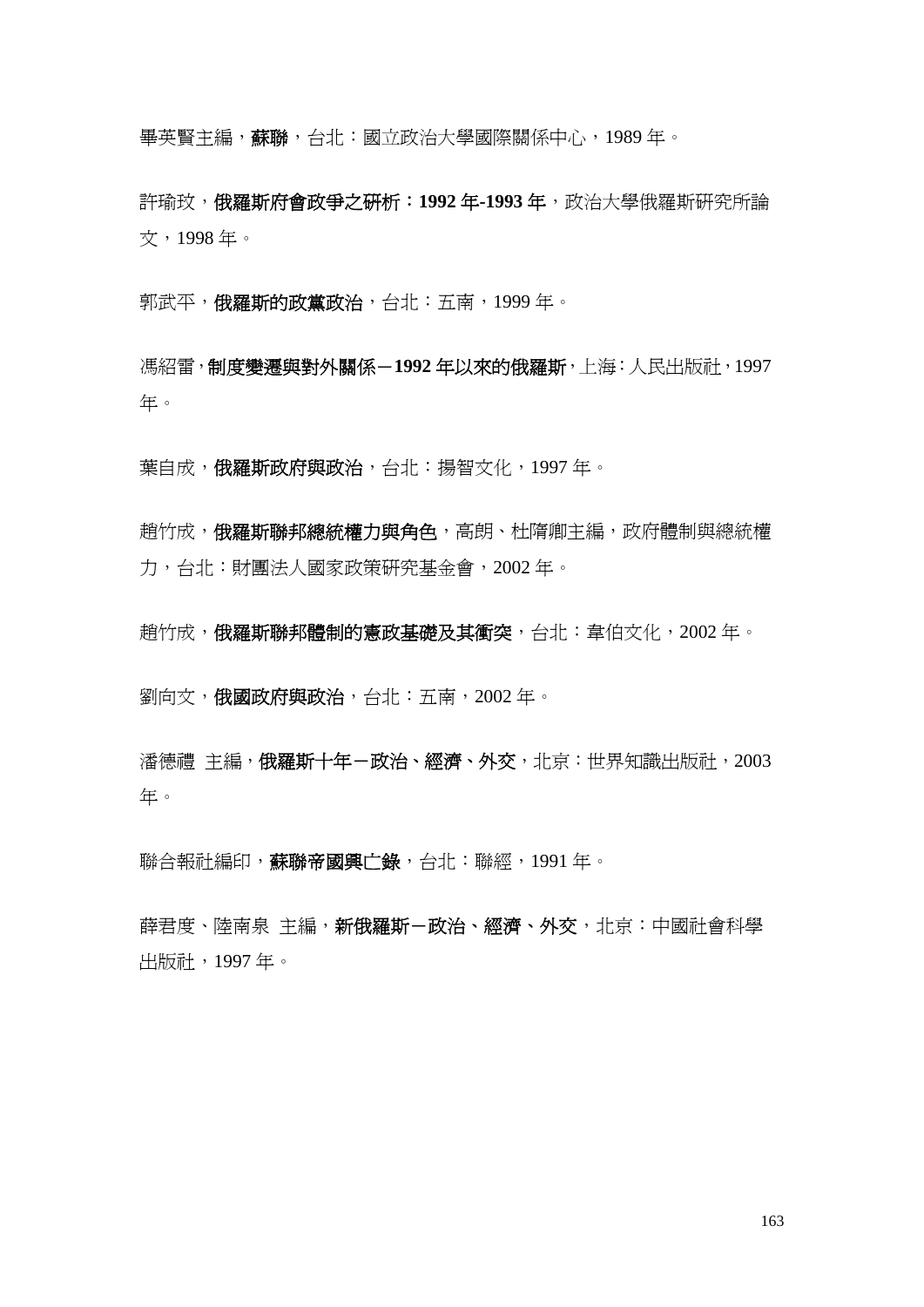## 英文書籍與期刊

[Barany, Zoltan D.](http://140.119.115.1/search*cht/aBarany%2C+Zoltan+D/abarany+zoltan+d/-2,-1,0,B/browse) and Robert G Moser, Russian politics : challenges of democratization, New York : Cambridge University Press, 2001.

Belin, Laura, *[T](http://140.119.115.1/search*cht/aBelin%2C+Laura%2C+1969-/abelin+laura+1969/-2,-1,0,B/browse)he Russian parliamentary elections of 1995 : the battle for the Duma,* Armonk, N.Y. : M.E. Sharpe, c1997

Carey, John M. and Matthew Soberg Shugart, *Executive Decree Authority*(Cambridge: University Press, 1998)

Clark, William A., Presidential power and democratic stability under the Russian constitution: A comparative analysis, *Presidential Studies Quarterly*. Washington: Summer 1998. Vol. 28, Iss. 3

Colton, Timothy J. and Cindy Skach, "The Russian Predicament," *Journal of Democracy* vo. 16, no. 3 (July 2005)

Colton, Timothy J. and Michael McFaul, "Reinventing Russia's Party of Power:Unity and the 1999 Duma Election," *Post-Soviet Affairs,* Vol. 16, no3 (2000)

Danks, Catherine, *Russian Politics and Society*, Great Britain, CO:Henry Ling Ltd, 2001.

[Diamond, Larry Jay](http://140.119.115.1/search*cht/aDiamond%2C+Larry+Jay/adiamond+larry+jay/-2,-1,0,B/browse), Linz and Lipset, *Politics in Developing Countries :comparing experiences with democrac.* Boulder, CO:Lynne Rienner, 1988.

Gill, Graeme, *Democracy and Post-Communism*, New York, CO: Routledge, 2002.

Hashim, S. Mohsi. "Putin's Etatization Project and Limits to Democratic Reforms in Russia," Communist and Post-Communist Studies 38 (2005)

[Hough,](http://140.119.115.1/search*cht/aHough%2C+Jerry+F.%2C+1935-/ahough+jerry+f+1935/-2,-1,0,B/browse) Jerry F., *The 1996 Russian presidential election***,** Washington, D.C. : Brookings Institution Press, 1996.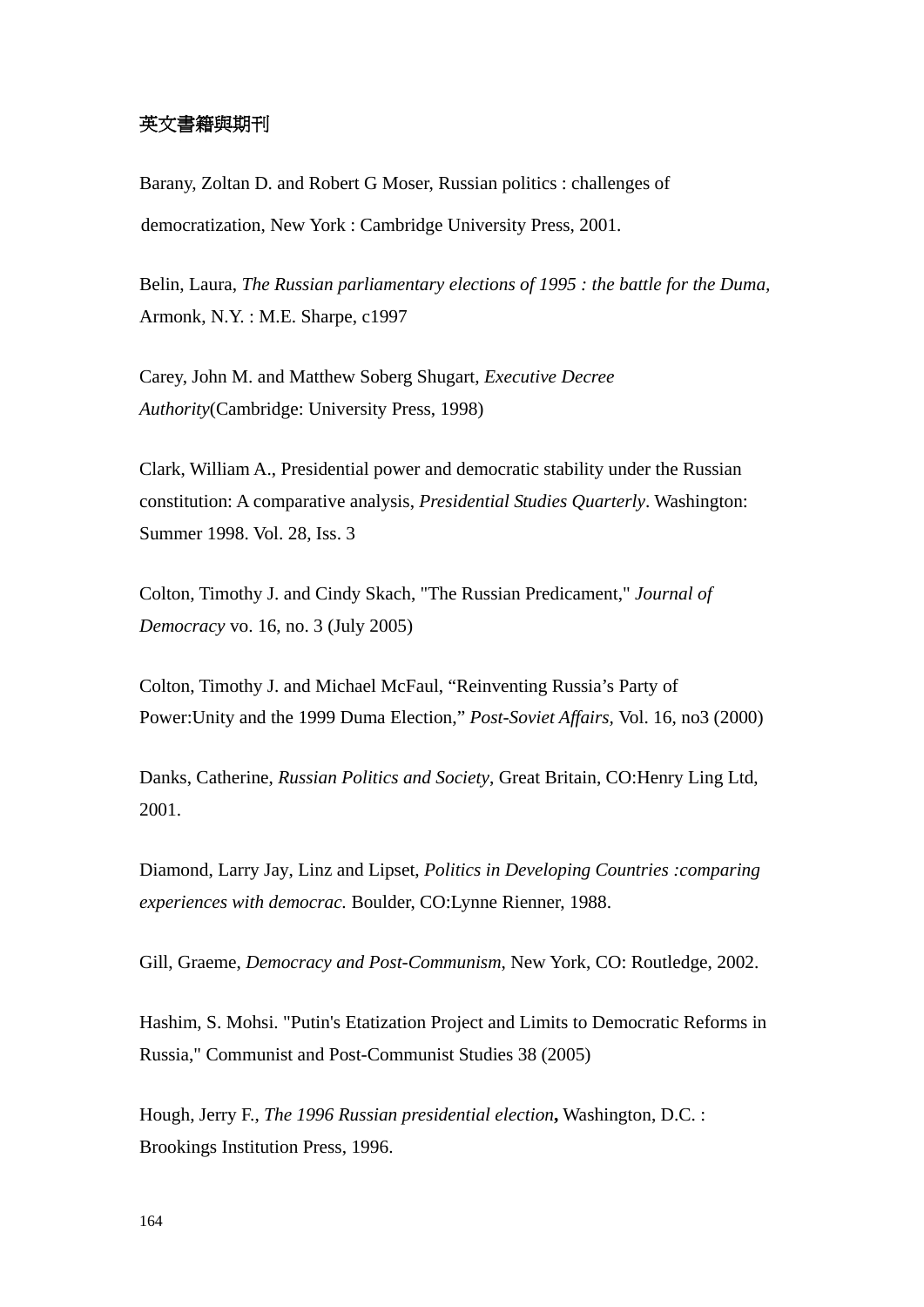Huskey, Eugene, *Presidential Power in Russia*, New York, CO:M.E. Sharpe, Inc., 1999.

Jeffries, Ian, *The New Russia-A Handbook of Economic and Political Developments,*  London, CO: RoutledgeCurzon, 2002.

McFaul, Michael & Nikolai Petrov, What the election Tell Us, *Journal of Democracy*, July 2004, Vol. 15, Issue 3,

McFaul, Michael, *Between Dictatorship and Democracy*, Washington, D.C. : Carnegie Endowment for International Peace, c2004

Nichols, Thomas M., *The Russian Presidency:Society and Politics in Second Russian Republic*, (New York, CO:St. Martin's Press, 1999)

Protsyk*,* Oleh, ["Constitutional Politics and Presidential Power in Kuchma's](http://proquest.umi.com/pqdweb?index=0&did=912273321&SrchMode=1&sid=1&Fmt=2&VInst=PROD&VType=PQD&RQT=309&VName=PQD&TS=1143389938&clientId=17319)  [Ukraine,](http://proquest.umi.com/pqdweb?index=0&did=912273321&SrchMode=1&sid=1&Fmt=2&VInst=PROD&VType=PQD&RQT=309&VName=PQD&TS=1143389938&clientId=17319) " *Problems of Post - Communism*. Armonk: Sep/Oct 2005. Vol. 52, Iss. 5,

Protsyk, Oleh, "Ruling with Decrees: Presidential Decree Making in Russia and Ukraine", *Europe-Asia Studies*, Vol. 56, July 2004,

Remington, Thomas F., "[Decrees, laws, and inter-branch relations in the Russian](http://proquest.umi.com/pqdweb?index=45&did=37796004&SrchMode=1&sid=3&Fmt=2&VInst=PROD&VType=PQD&RQT=309&VName=PQD&TS=1143390338&clientId=17319)  [federation"](http://proquest.umi.com/pqdweb?index=45&did=37796004&SrchMode=1&sid=3&Fmt=2&VInst=PROD&VType=PQD&RQT=309&VName=PQD&TS=1143390338&clientId=17319), *Post - Soviet Affairs***.** Columbia: Oct 1998. Vol. 14, Iss. 4

Remington, Thomas F., *Politics in Russia*, third edition, New York ,CO:Pearson Education, Inc.,2003.

Shugart, Matthew Soberg and John M. Carey, *Presidents and Assemblies: Constitutional Design and Electoral Dynamics*. Cambridge: Cambridge University Press, 1992.

Shugart, Matthew Søberg, "[Semi-Presidential Systems: Dual Executive And Mixed](http://proquest.umi.com/pqdweb?index=47&did=987162471&SrchMode=1&sid=4&Fmt=2&VInst=PROD&VType=PQD&RQT=309&VName=PQD&TS=1143391685&clientId=17319)